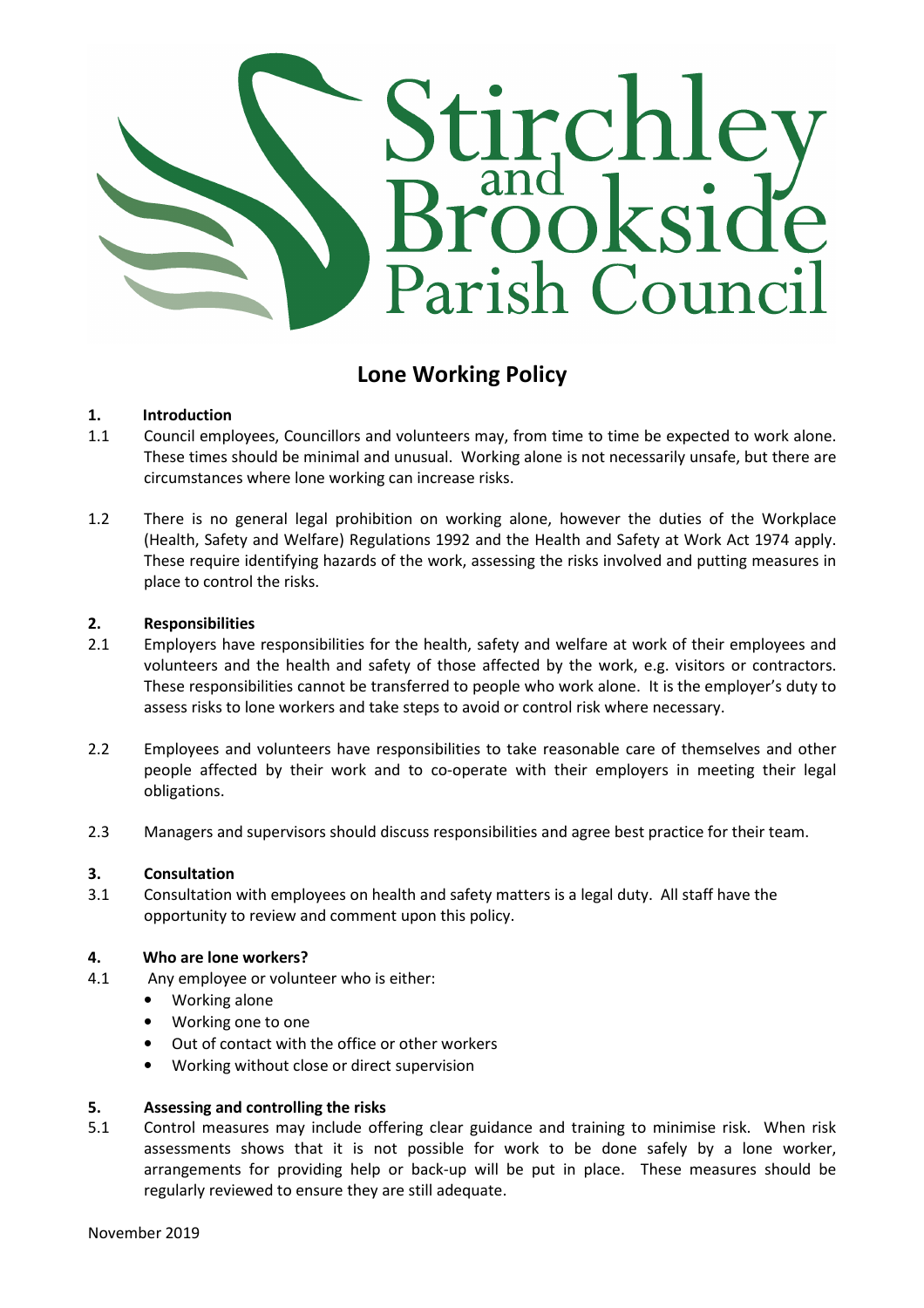# 6. Security

- 6.1 The Sambrook Centre is a public building and should remain accessible. However, when working alone staff may feel vulnerable to abuse or attack. The personal safety of staff is a priority for the Council. To minimise the risk staff should:
- 6.2 Before and after official opening hours
	- Keep the front door locked (on lock down)
- 6.3 During Office hours
	- Keep the office door locked;
- 6.4 Staff who feel concerned or threatened may take the following action depending on the urgency and level of risk:
	- Contact colleagues and ask for support
	- Phone the police using 112
	- If necessary, leave the building. If pursued go to the nearest inhabited building and ask for help.
- 6.5 Staff working outside of the building should wherever possible:
	- work in pairs;
	- ensure they have access to a mobile phone, particularly if they are in an area, or attending a property where they have reasonable cause to believe risks to their safety may be higher;
	- leave details of their expected whereabouts, people they are meeting and expected time of return;
	- outside office hours use a buddy system: make an arrangement with a colleague or family member: agree what actions should be taken
	- advice staff in the office if they are going to be more than 30 minutes late returning to work.
	- remain alert to their surroundings and any likely threat;
- 6.6 Instances of abuse or violence, or threats thereof should be reported to the Parish / Deputy Clerk, who should log and investigate incidents and report them to the Personnel Subcommittee in line with current policy.
- 6.7 Office staff should be aware of the location of staff outside the office and be prepared to check that they are safe; if they are late returning to the office for example. Agreement on actions to be taken should be agreed within teams.

# 7. Fire Safety

- 7.1 In circumstances where a member of staff is alone in the office and they know users are in the building, they should check and clear the building so far as they are able to do so within 3 minutes. All staff working in the building should be aware of the fire safety procedure. Leaders of groups using the building should be aware of their responsibilities for ensuring the safety of group members.
- 7.2 External organisations using the building will be issued with instructions, including the fire safety procedure which they should to read to their delegates.
- 7.3 Where staff are working alone in the building it is particularly important that they are aware of any visitors with special mobility, sight or hearing impairments and that any such visitors have completed a personal risk assessment to allow us to help them leave the building safely. These risk assessments should be accessible.